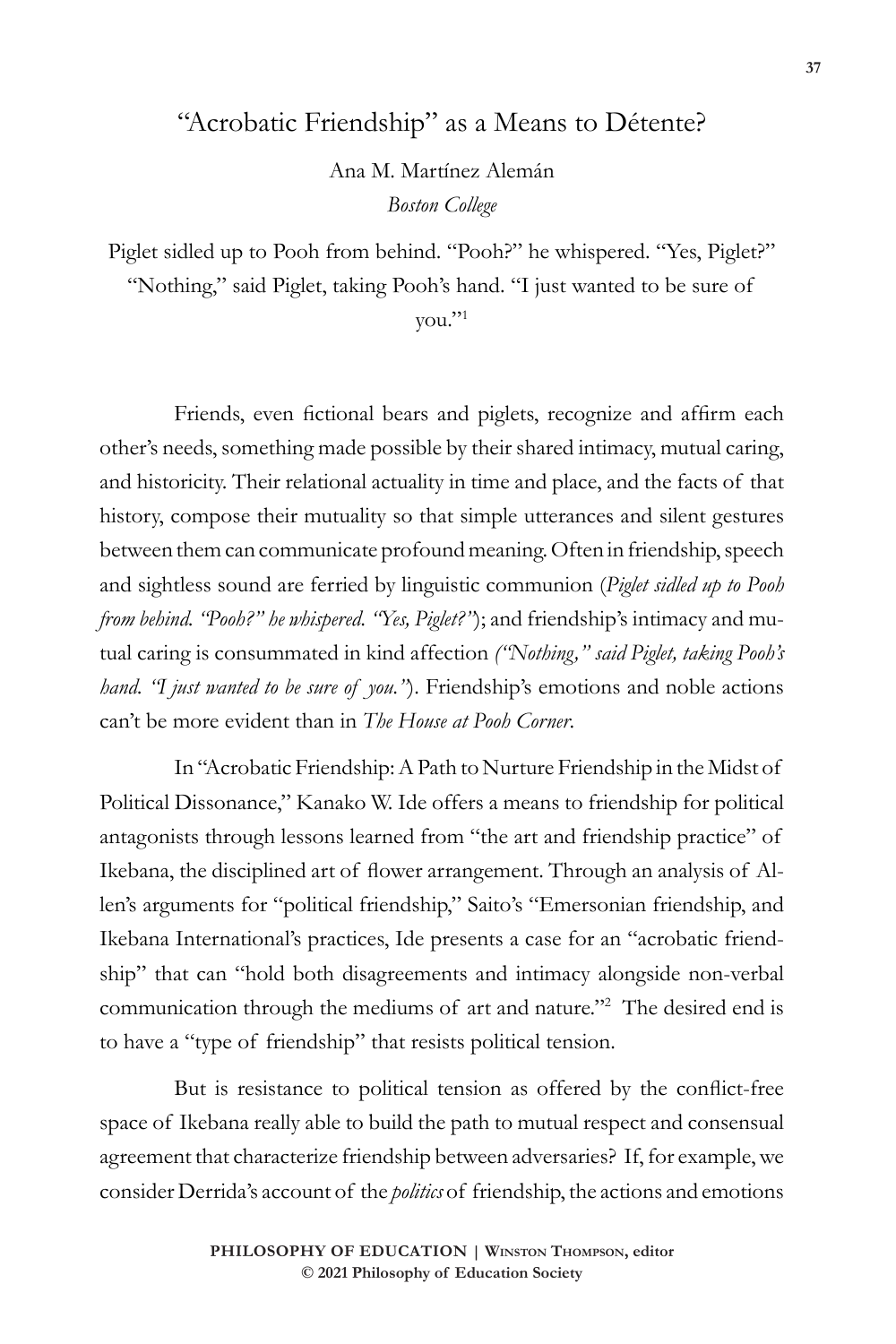that enable the virtuous social bond so necessary for community, friendship's *politics* include intimacy and hurtfulness, both tension-filled states of being.<sup>3</sup> The politics of friendship—and by extension, I would argue, political friendship—is messy; it's full of communicated anxieties, intimacies, animosities, vulnerabilities, and responsiveness. It is in (and through) the messiness of the politics of friendship that friends communicate emotions of woundedness, affinity, and reciprocity. Ultimately, it is through the friendship's *politics*—the negotiations of the messiness—that we can settle dissonance by recognizing ourselves in the Other in time and place. It seems to me that Ikebana International's silent, disciplined, minimalist, and "politically gravity-free space where people can gather without conflict" ignores the messiness, or more to the point, disregards and discounts the messiness as a historicity that makes friendship possible. This is especially important to ponder given the contexts that define friendships, especially cross-cultural political friendships, for example. In cultures where silence is a sign of resistance, for example, how does the silence in Ikebana practice help those friendships develop when there is a disagreement?

Chelsea Clinton's "friendship" with Ivanka Trump does not serve Ide's analysis well, in my view. If acrobatic friendship is to serve as a "path to nurture friendship in the midst of political dissonance," Clinton and Trump must first be friends, and it's not certain that they ever were truly "friends." What do you really know about the Clinton-Trump friendship? Did it even *really* exist? When Clinton announces in 2020 that they had not spoken since 2016, what was their friendship like before then? What evidence is there of shared intimacy? Mutuality? Their historicity, as far as we know, extends only to their parents' political careers. Their status and experiences as "First Daughter" are quite different and unshared, as far as we know. Clinton was a First Daughter as a young adolescent through her young adulthood; Trump became a First Daughter in adulthood at age 36. What evidence do you have that they were anything other than *acquaintances* in political circles in which the term "friend" is used as a polite casual reference meant for public consumption? As such, I worry many unfounded claims about a Chelsea-Ivanka friendship weakens the argument about the value of "acrobatic friendship."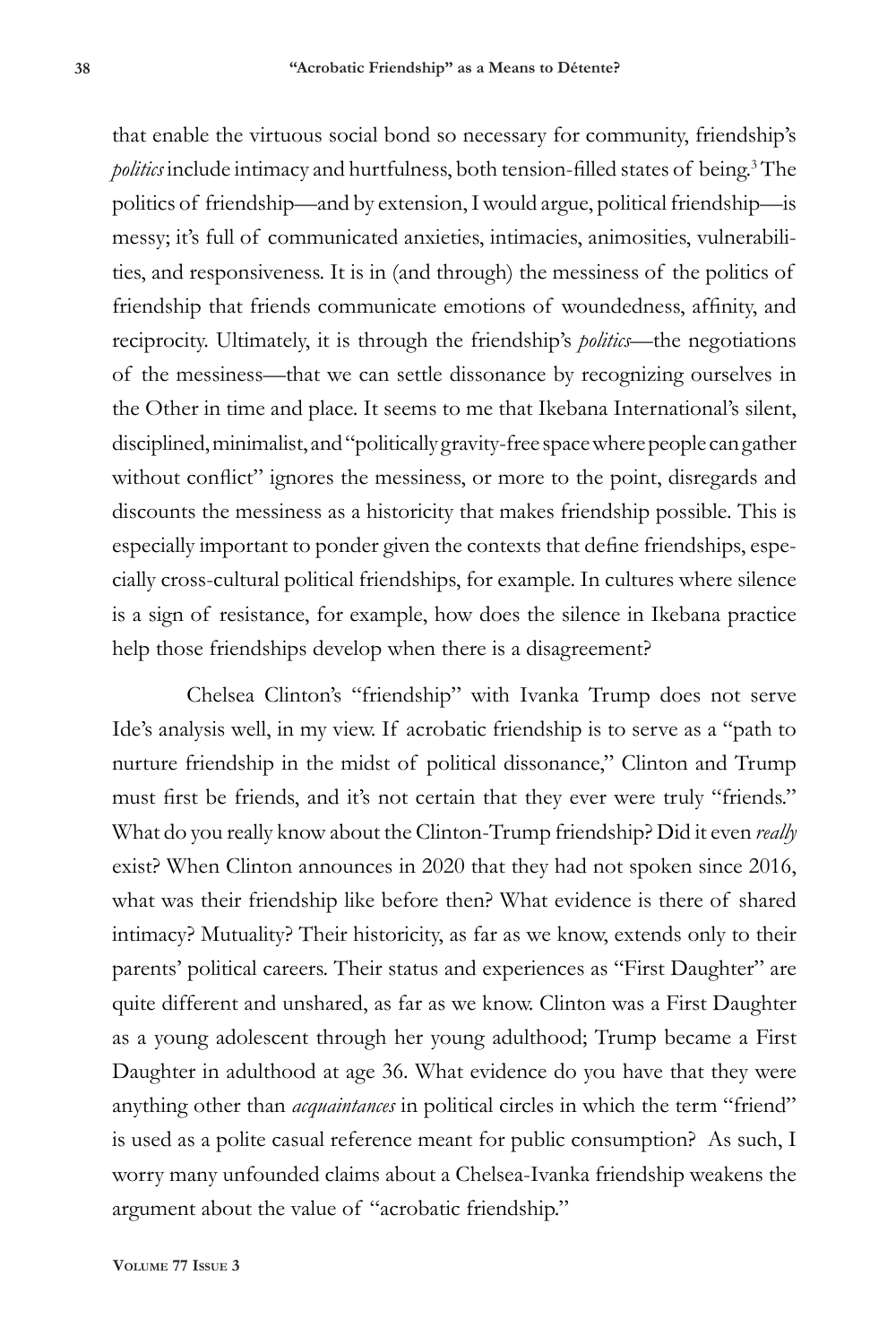Perhaps a better example of friendship that can serve as a theoretical anchor is the long friendship between ideological opposites Supreme Court Justices Antonin Scalia and Ruth Bader Ginsberg, especially because it is well-documented. Their mutual love of opera and theatre bonded them in ways that may be consistent with the conceptualization of "acrobatic friendship." The Bader Ginsburg-Scalia friendship began in the 1980s when they were both serving on the federal circuit court in Washington, D.C. The Justices shared similar histories growing up in Brooklyn, N.Y. Each born to immigrant parents, they connected over their shared outsider status in the legal profession: Scalia, a conservative Catholic Italian-American man, and Bader Ginsburg, a liberal Jewish woman of Austrian-Russian descent. For decades, these friends and their families vacationed together, and with their families, spent each New Year's Eve together. In a sense, their opposing views on the Constitution was "acrobatic," and could be understood as a "space of social paradox" for the Justices, but not as a "politically gravity-free space where people can gather together without conflicts." In fact, it was their emotions and noble actions as friends that enabled them to engage with the *politics* of conflict. Their conflicts were never context-free. Rather, it was the messiness of their friendship that was unavoidable and actually enabled resolution. In their case, the friendship resolution was their decision to agree to disagree, and as friends Bader Ginsburg and Scalia did so very, very often. They respected and admired each other; they enjoyed each other's company. Bader Ginsberg and Scalia were *sure* of each other.

If committed to Ivanka Trump as the grounding anchor for friendship in an era of political dissonance, I recommend a consideration of Trump's ten-year friendship with Lysandra Ohrstrom, whose political positions diverge greatly from Trump's. Ohrstrom's essay on her long friendship with Ivanka, one forged in adolescence and challenged in adulthood, certainly provides the historicity and friendship politics from which to more effectively make the case for "acrobatic friendship" through Ikebana.<sup>4</sup> Ohrstrom describes their shared intimacies as young girls, the foundation for their shared recognition. They shared economic and class status, educational comradery, and adolescent and young adult alliances. But despite their historicity, Ohrstrom ultimately discerns that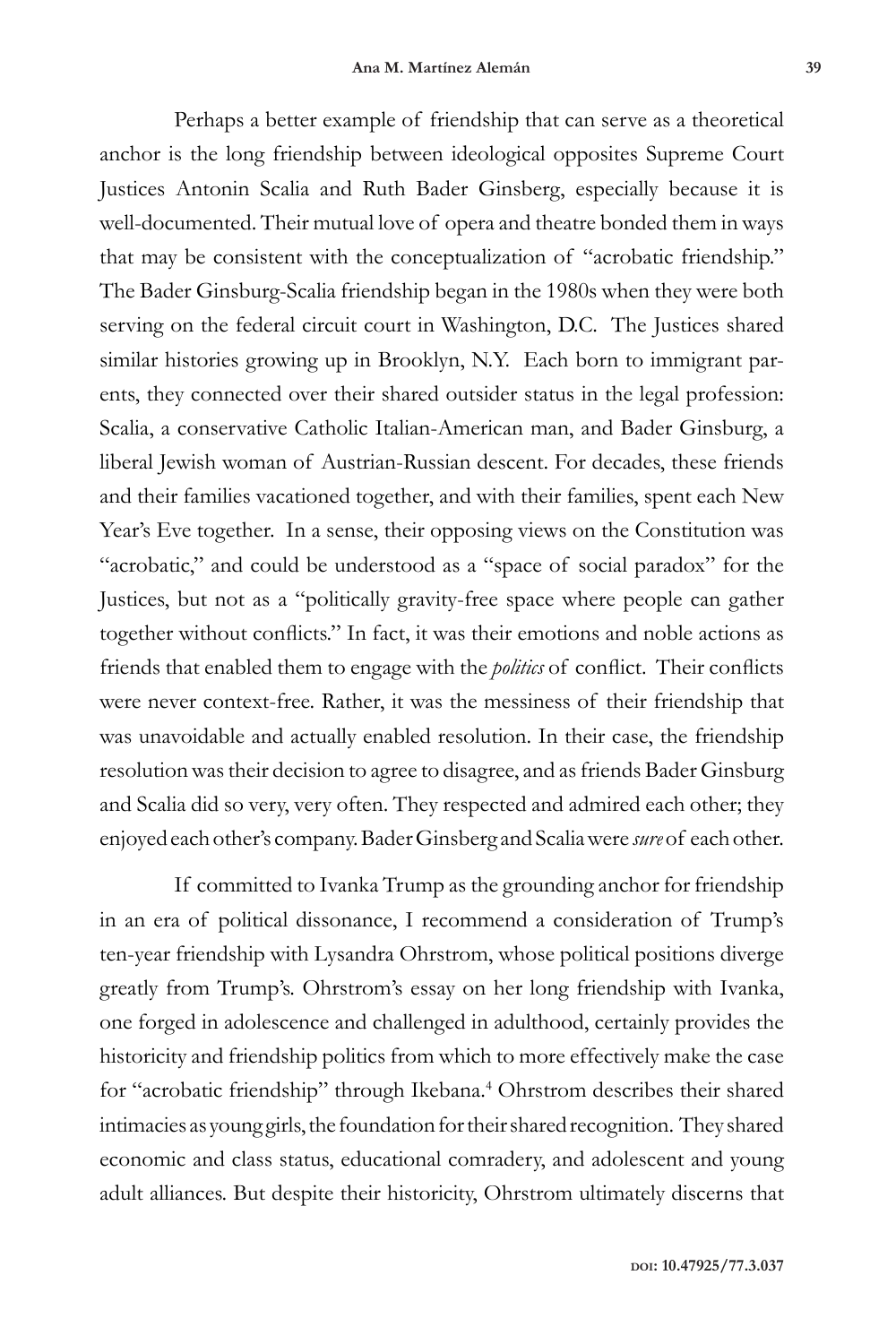their "friendship" had always lacked an essential condition, genuine mutuality. After many years, Ohrstrom determines their sororal friendship was based on a counterfeit mutuality that did not allow for the pair to explain or to accept accountability for their actions and positions. In other words, their alliance lacked the mutuality to engage with the messiness. Ohrstrom comes to realize that her friendship with Trump lacked the intimacy and mutual caring necessary to work through the messy tensions of dissonant political positions. Even with their shared history, it seems that Ohrstrom was never really *sure* about Ivanka; that is to say, she was never really *sure* that Ivanka would care enough to hold her hand when Ohrstrom needed it. If, as political opposites they were to engage in friendship acrobatics to reconcile and even create concord beyond utility, it seems that both Ohrstrom and Trump have to be certain of the other; each has to be 'sure' of the other's friendship.

Like Pooh and Piglet, friendship amidst political dissonance appears to necessitate that friends communicate being *sure* of each other within the friendship. They must communicate what the friendship's historicity has brought to the relationship; how intimacy is developed and shared in the relationship; and how caring for the other is mutual. In this sense, the assertion that acrobatic friendship reclaims the importance of genuine (in my view, tangible) intimacy for resolving political dissonance between friends is spot on. But I still submit that acrobatic friendship, at least as embodied by Scalia and Bader Ginsburg, doesn't happen "*only* at a moment and *only* in the space when and where people are secured from political tension." It was their intimacy and mutual caring borne of *communicated* emotions throughout their long friendship while on vacation together, at the opera, sharing briefs and opinions in court, and at their New Year's Eve family dinners that made them *sure* of each other. I am not convinced that Ikebana's "non-verbal methods of communication" will enable friends like Scalia and Bader Ginsburg to engage in political disagreement.

But it is true that in friendship we sometimes don't need linguistic communication to convey our emotions and our positions. Pooh's is a silent, bodied offering to Piglet that shows care and compassion for his friend. Pooh does not *ask* Piglet if holding his hand is what Piglet needs to ease his anxiety; Pooh just